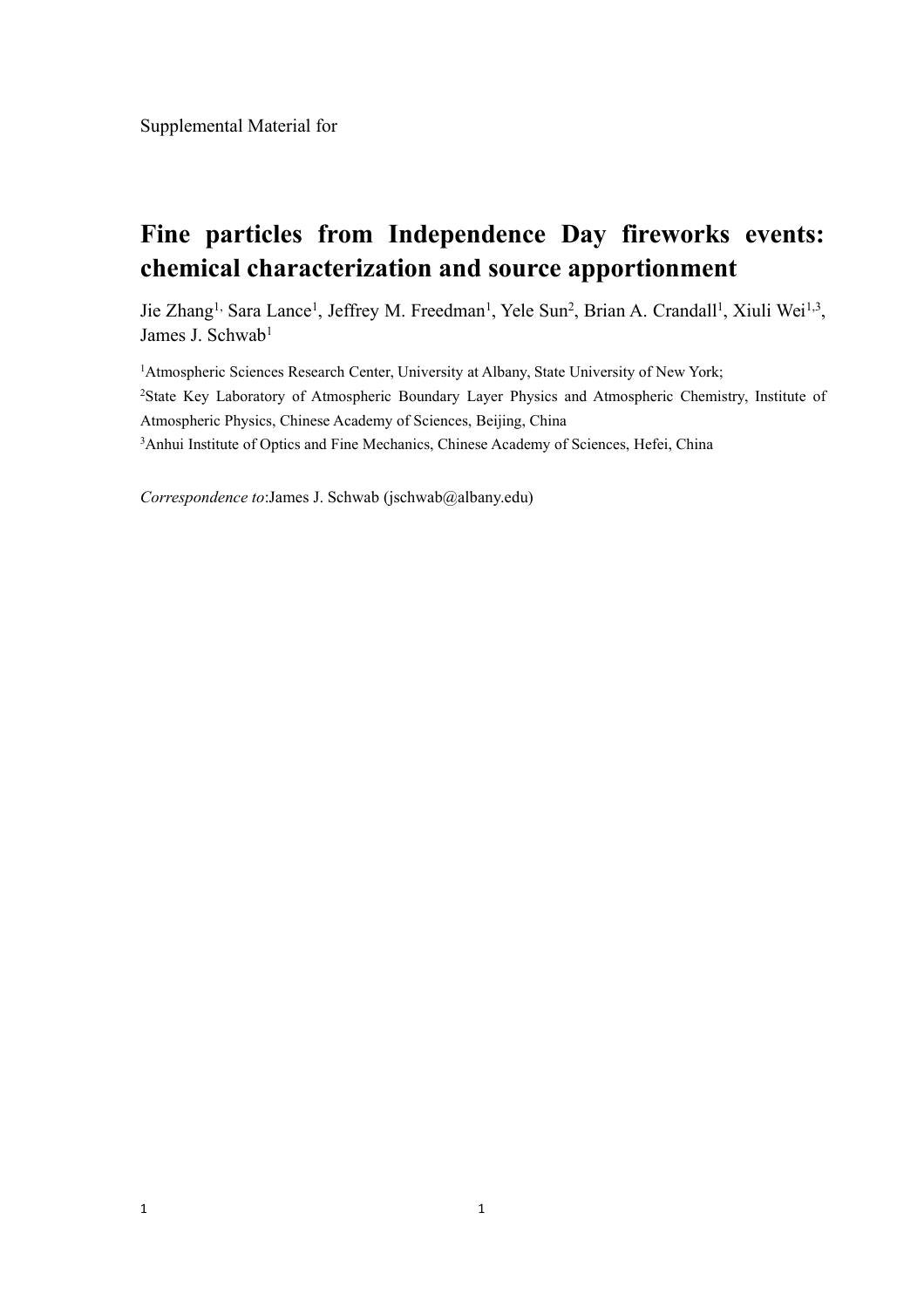

**Figure** S1. Locations of measurement sites (from Google maps)

**ASRC**: Atmospheric Sciences Research Center, University at Albany – the uptown site; **ACHD**: Albany County Health Department – downtown measurement site; **Empire State Plaza**:the fireworks burning location.



**Figure S2. Time series of aerosol density and mass concentration determined by the AMS and the SMPS**

The collection efficiencies (CE) of 0.7 was chosen for organic compounds to best match the aerosol mass concentration measured by AMS and SMPS. For SMPS data, the density of ambient aerosol was calculated based on the mass concentration of different inorganic salt and the organic compounds determined by the AMS (Zhang et al., 2005). It assumes that the organic composition (containing organopotassium) had an average density of 1.20 g cm<sup>-3</sup>, and uses densities of (NH<sub>4</sub>)<sub>2</sub>SO<sub>4</sub> as 1.79 g cm<sup>-3</sup>, NH<sub>4</sub>NO<sub>3</sub> as 1.72 g m<sup>-3</sup>, K<sub>2</sub>SO<sub>4</sub>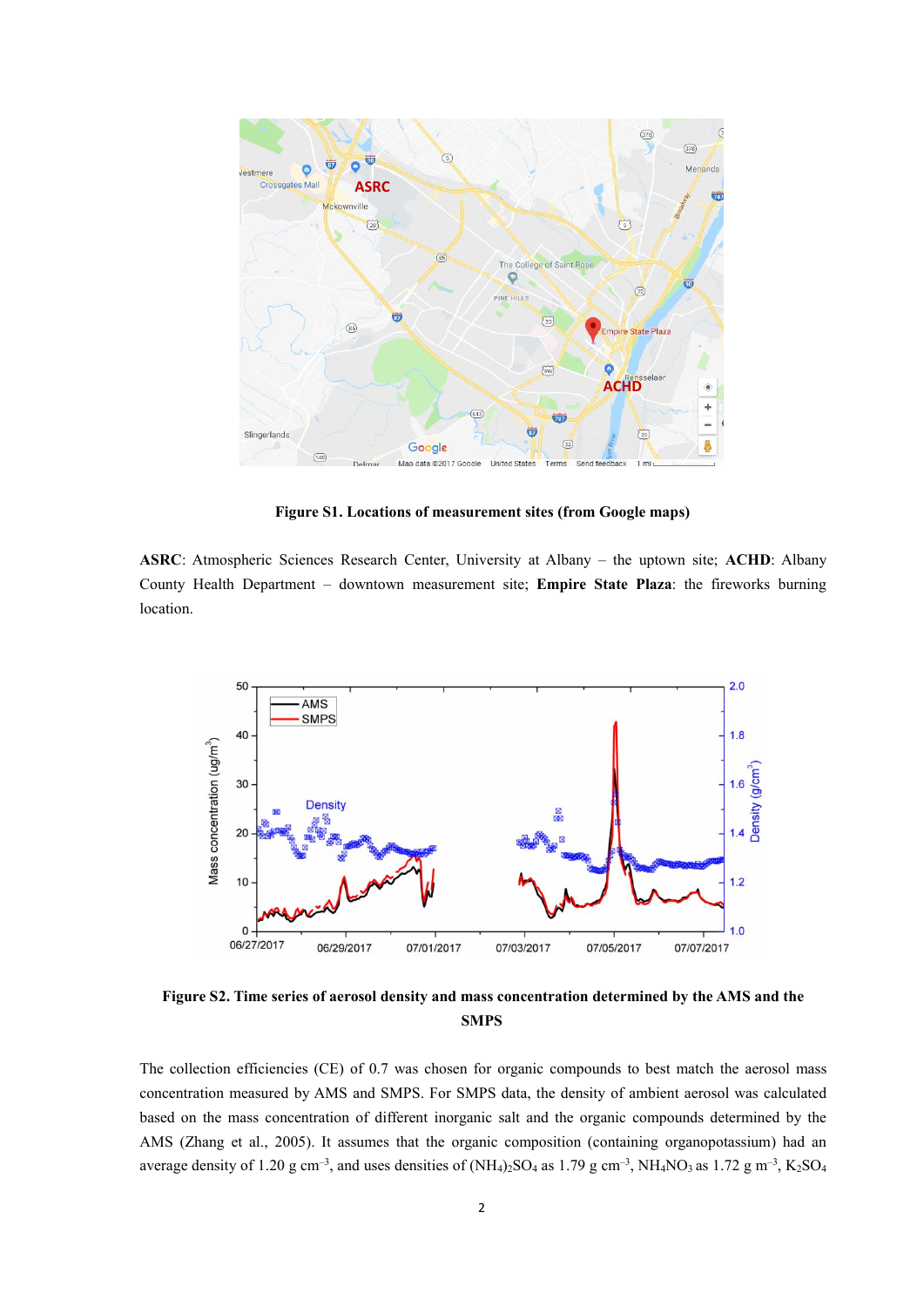as 2.66 g m<sup>-3</sup>, KNO<sub>3</sub> as 2.11 g m<sup>-3</sup>and KCl as 1.99 g m<sup>-3</sup> respectively. The averaged ambient density was then calculated following (Lee et al., 2015):

$$
\rho_{ambient} = \frac{m_{organic}}{m_{organic} + \frac{m_{(NH_4)_2SO_4}}{p_{organic}} + \frac{m_{_{NH_4NO_3}}}{p_{(NH_4)_2SO_4}} + \frac{m_{_{NH_4NO_3}}}{p_{NH_4NO_3}} + \frac{m_{K_2SO_4}}{p_{K_2SO_4}} + \frac{m_{_{KNO_3}}}{p_{KNO_3}} + \frac{m_{KCI}}{p_{KCI}}
$$

Where  $\rho$  is density, and  $m$  is the mass concentration.

For much of the measurement period, the density of the ambient aerosol was estimated to be in the range of 1.2-1.4 g cm–3 . However it was as high as 1.56 g cm–3 during Independence FW event period, which was caused by the huge emissions of inorganic salts. The density estimated in this study was smaller than the value of Zhang et al. (2010). The main reason is that at Albany, even during Independence FW event period, organics still remained the dominant component, while at Beijing (Zhang et al., 2010), inorganics made larger contributions, leading to a higher average density. Another point to consider is that here we assumed the K-rich organics' density to be  $1.2 \text{ g cm}^{-3}$ , and this may cause an underestimate in the average density.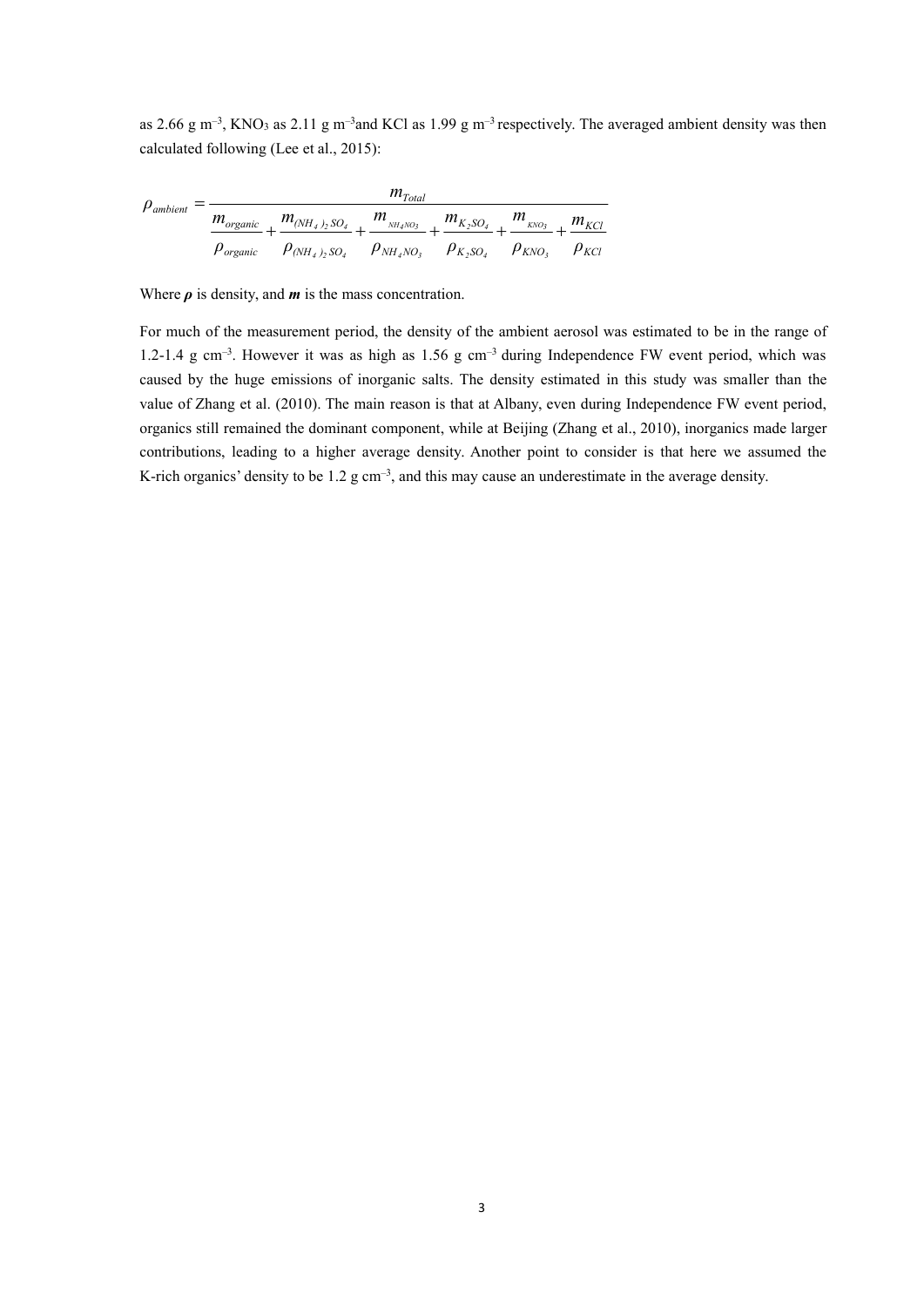

Figure S3. a): The PMF quality of fit parameter (Q/Q<sub>expected</sub>) as a function of the number of factors; b): **the time series of mass concentration of each organic aerosol factor; c): Mass spectra of five identified OA component factors; d): mass concentration diurnal variation of each organic aerosol factor; e): the variation of residual (measured - reconstructed ) of PMF result; f): the mass concentration time series of OOA (LV-OOA+SV-OOA) and OOA+residual.**

The PMF reconstruction shown in Fig.S3f indicates that OOA (the sum of SV-OOA and LV-OOA) dropped dramatically during Independence Day FW event period. This is inconsistent with the assumption that these two were predominately local background aerosol and should not have dramatic variation with time. Much of this dramatic drop could be the result of over-assignment of FW-OOA or others, but even more likely is that the residual (Fig.S3e) would account for a substantial portion of the deficit. Figure S3e considers SV-OOA and LV-OOA together as OOA, and its time series and another obtained by adding OOA and the residuals. Noticeable structure still remains in the time series of the sum during the FW event, but the difference between two points during Independence Day FW event is smaller than 1  $\mu$ g m<sup>-3</sup>, and is in an acceptable range.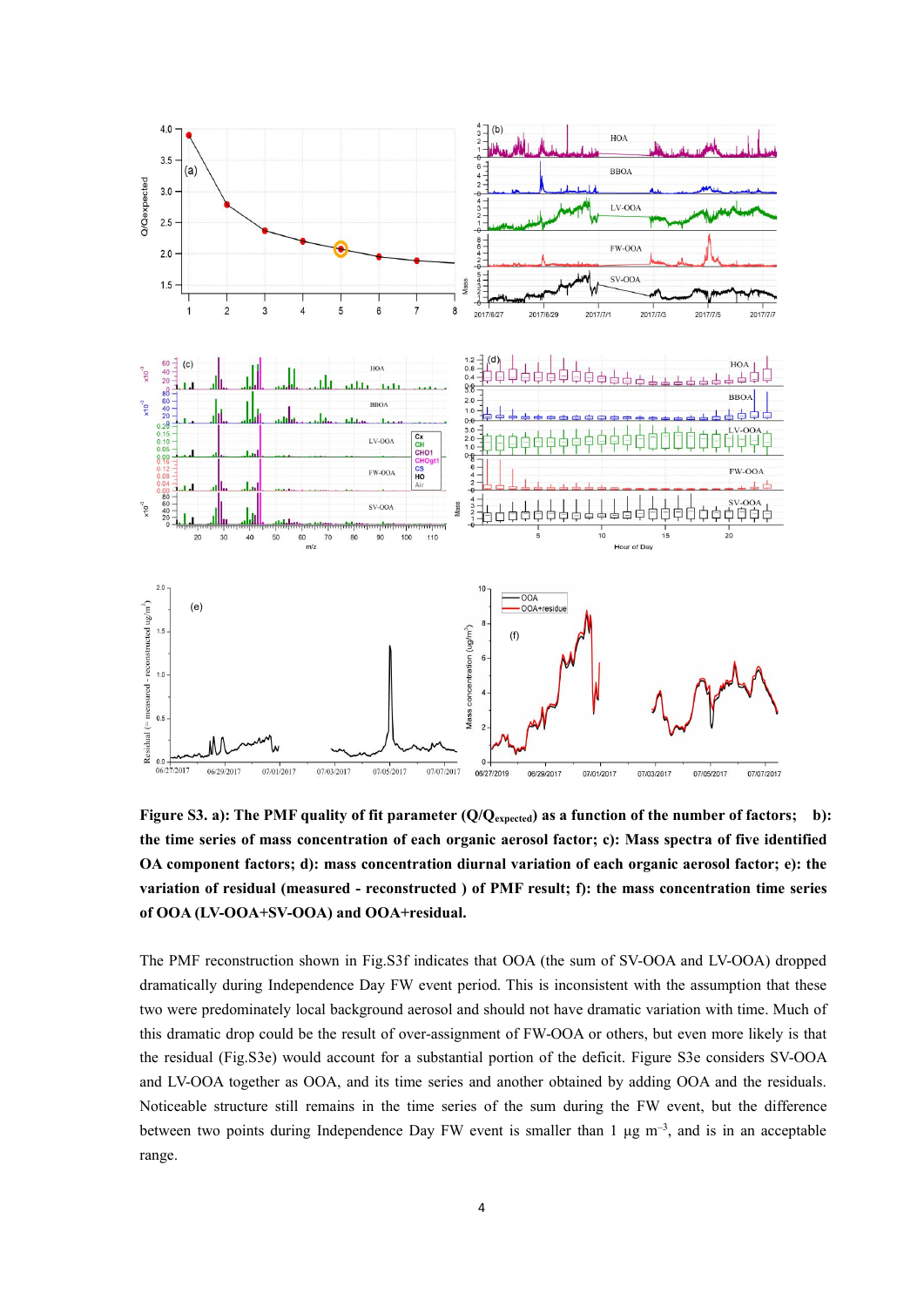

**Figure S4. The time series ofmass concentration of a): BBOA+HOA vs Black carbon (measured at ACHD); b): SV-OOA vs NO3; c: FW-OOA vs Organopotassium and K; d): LV-OOA vs SO4; e): LV-OOA vs SV-OOA**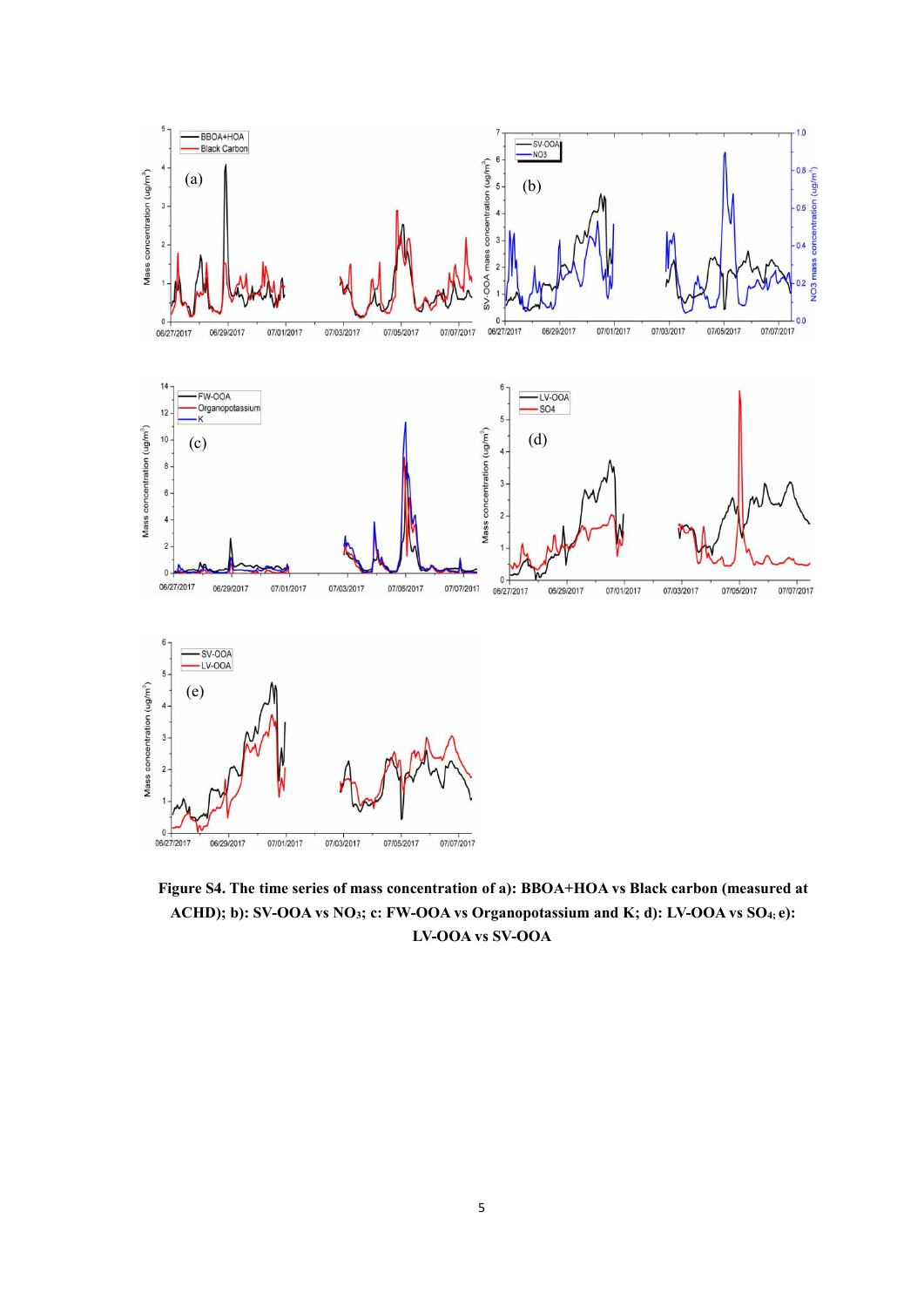

**Figure S5. The number size distribution measured by SMPS (the black line indicates median aerosol volume diameter)**



**Figure S6. The averaged aerosol components mass fractions for different time intervals**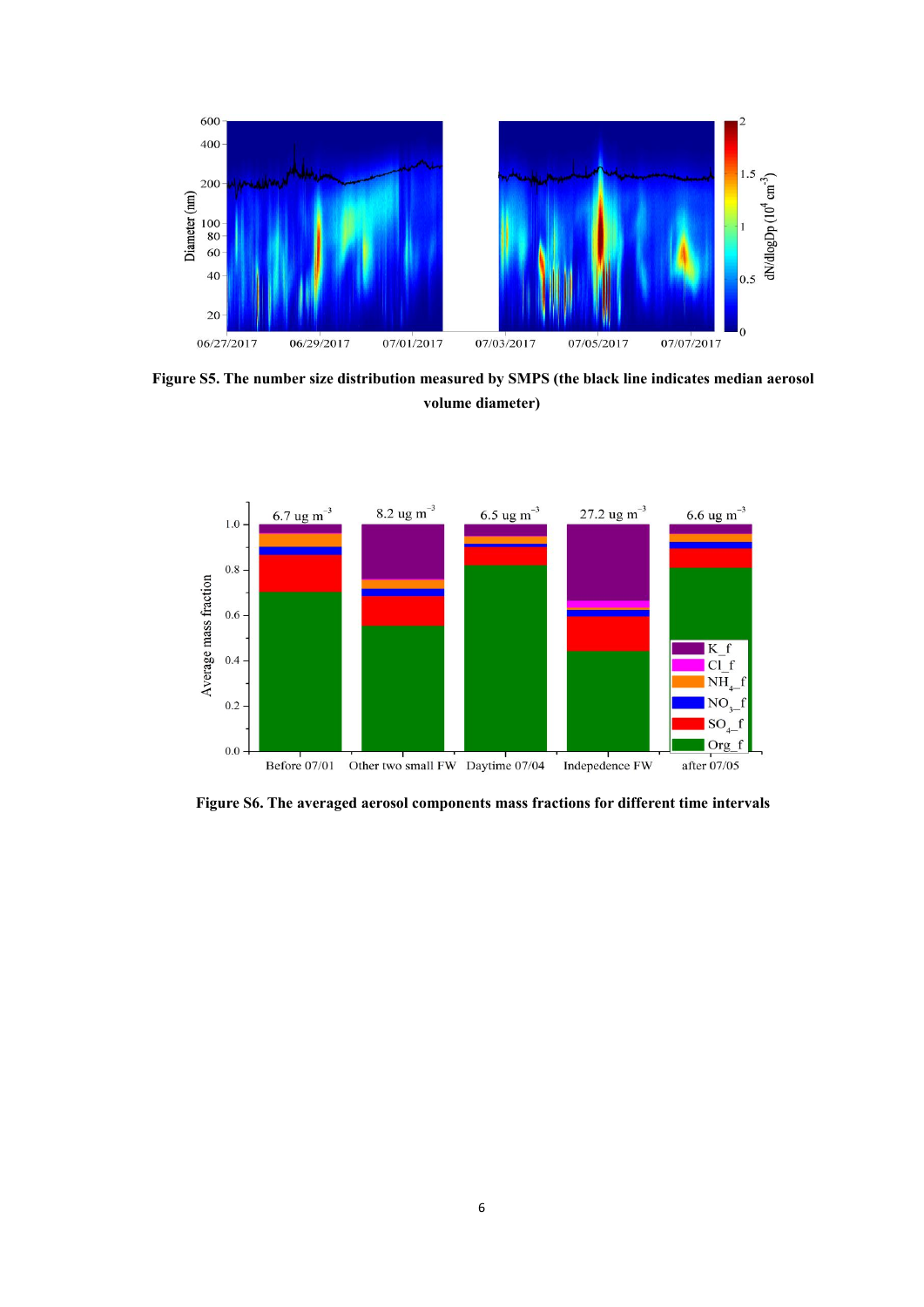

**Figure** S7. The time series of the contributions due to the m/z 43 and m/z 44 signals.



**Figure S8. NOAA HYSPLIT 10-hour back trajectories for ambient air parcels over the ASRC sample site at Jul 5 07:00 EDT**